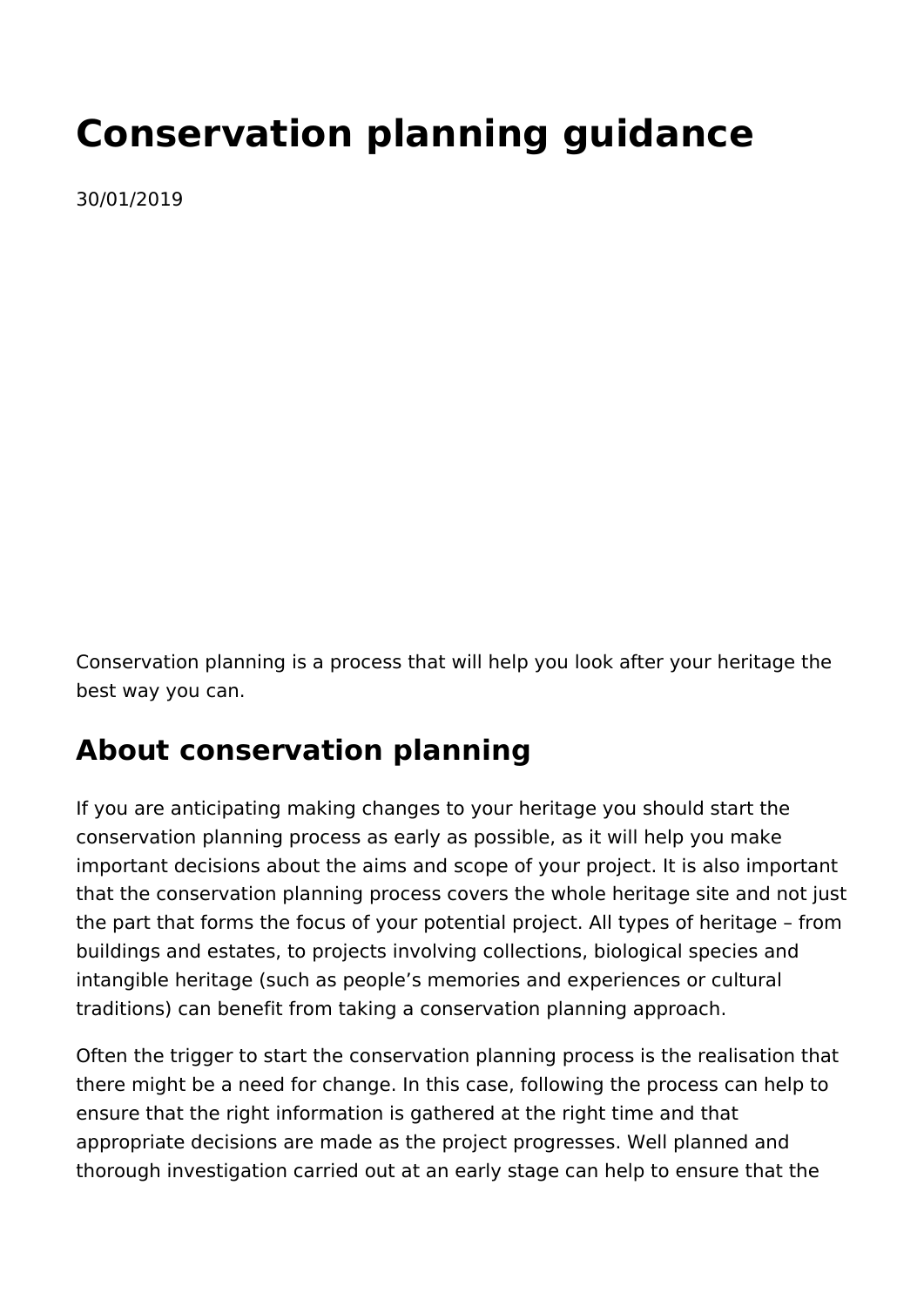extent of archaeological deposits or the presence of protected species on a site is fully understood well before construction works begin. If you are aware of these issues in the early stages then the project can be designed to accommodate them, potentially avoiding additional costs and delays.

However, it could be argued that conservation planning is better undertaken without a particular project in mind. This will ensure that decisions are made objectively and without bias towards any one outcome.

Conservation planning is a valuable tool as it will help you better understand your heritage and its potential. Researching the history of your site might uncover new aspects of its story and new layers of meaning. New insights into its history and past use might suggest new ways of interpreting its story for the people that visit the site. Understanding what is important and to whom will help you find meaningful opportunities for engaging with your visitors.

The conservation planning process will also help you gain a better understanding of any potential threats that might harm your heritage, and any potential opportunities to make improvements to its condition or long term sustainability.

The understanding gained through the conservation planning process will therefore help you to decide on the best approach in finding an appropriate balance between repair, conservation, restoration and making changes. It will also be easier to manage your site effectively so that you are better able to care for your heritage now and in the future.

## **The conservation planning process**

Undertaking a conservation planning process will help you to learn more about your heritage and will allow you to articulate the value that your heritage has for you and your community. It also provides a useful framework to help you bring together all the relevant existing information that you hold about your heritage together with your management policies and procedures.

At its most basic a conservation management plan describes:

- your heritage;
- why it matters and who cares about it;
- current threats to the heritage as well as opportunities for improvement; and factors that influence how you care for and manage your heritage

The information in a conservation management plan should help you to: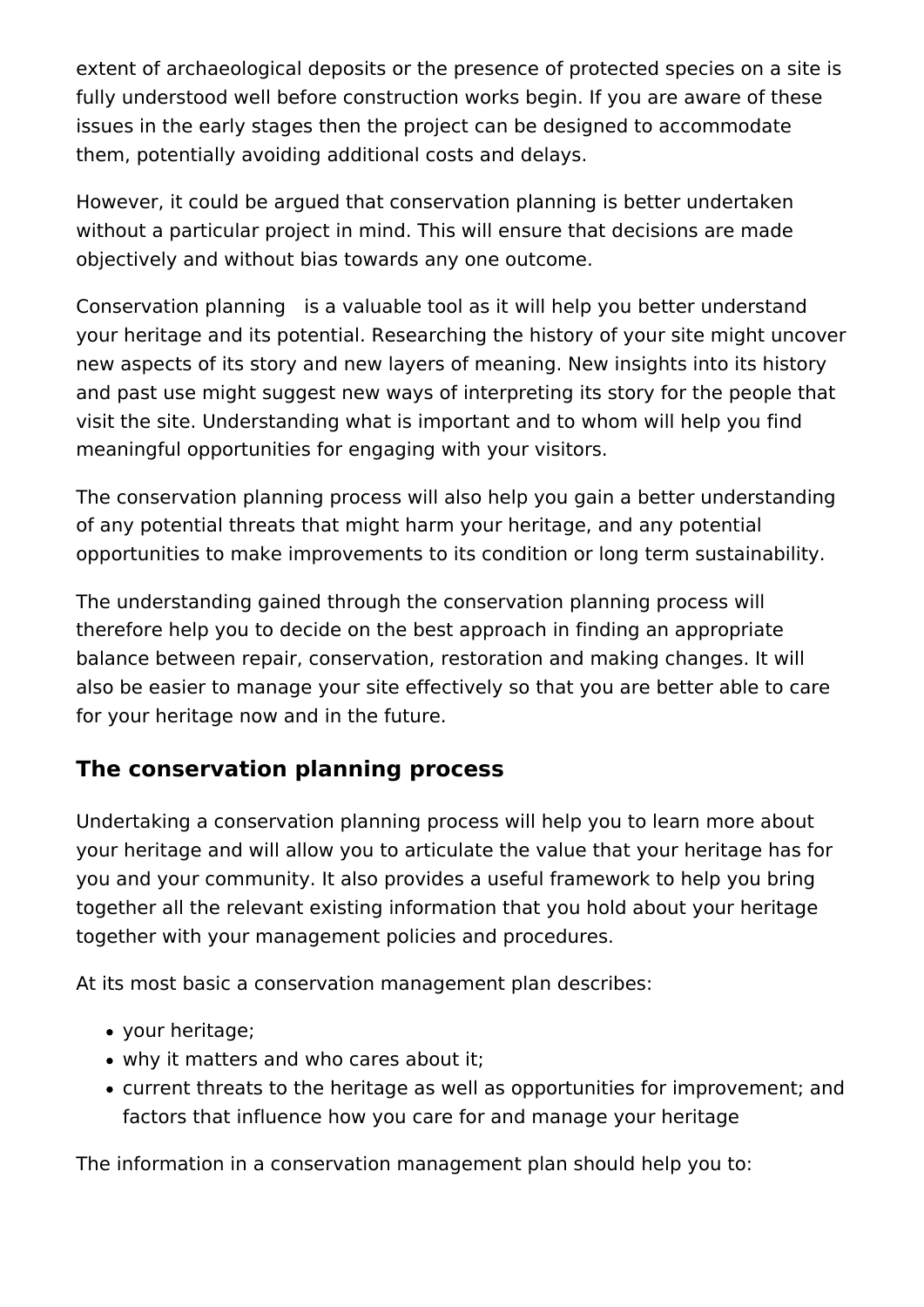- plan maintenance, conservation and repair works
- improve public access and understanding
- implement measures to help you adapt to climate change
- adapt the site to meet new or changing uses
- write a brief for any new design work that is needed
- plan activities to help people engage with your heritage

Your conservation management plan should include information about all of the different kinds of heritage on your site and why they are important. Many places encompass more than one kind of heritage – such as archaeology, landscape, structures or buildings. Each of these aspects might be valuable in its own right – for example a scheduled ancient monument, a site of special scientific interest or a listed building. Having one single integrated conservation management plan will help you to reach a holistic understanding of the many layers of value that are ascribed to your heritage and ensures that the issues are considered collectively. It can also help you to anticipate and avoid potential conflicts in looking after these different kinds of heritage.

It's important that the document that you produce can be used on a day-to-day basis to help you manage your site and make decisions. This could be in a spreadsheet or in an editable format rather than a PDF. You might want to use graphics and annotated plans rather than blocks of text. Use simple and jargonfree language. Effective conservation management plans are designed to be working documents, changing over time as circumstances change. A good conservation management plan will help you to care for your site in the long term as well as supporting the delivery of your current project.

## **Using consultants**

If you are planning a heritage project, you might find it difficult to carry out a conservation planning process at the same time as carrying out your day-to-day activities. Many people therefore find it useful to commission a consultant to help them through the process. Consultants can undertake some of the detailed research and analysis as well as writing up the findings. However, it is essential that you remain closely involved and retain ownership of the process and the outcome. This might mean that you occasionally need to challenge some of the things that your consultants suggest, particularly with the policies that you will have to implement in the future.

Writing a good brief is essential to securing the best professional support. You should set out your requirements clearly and concisely. Explain how you intend to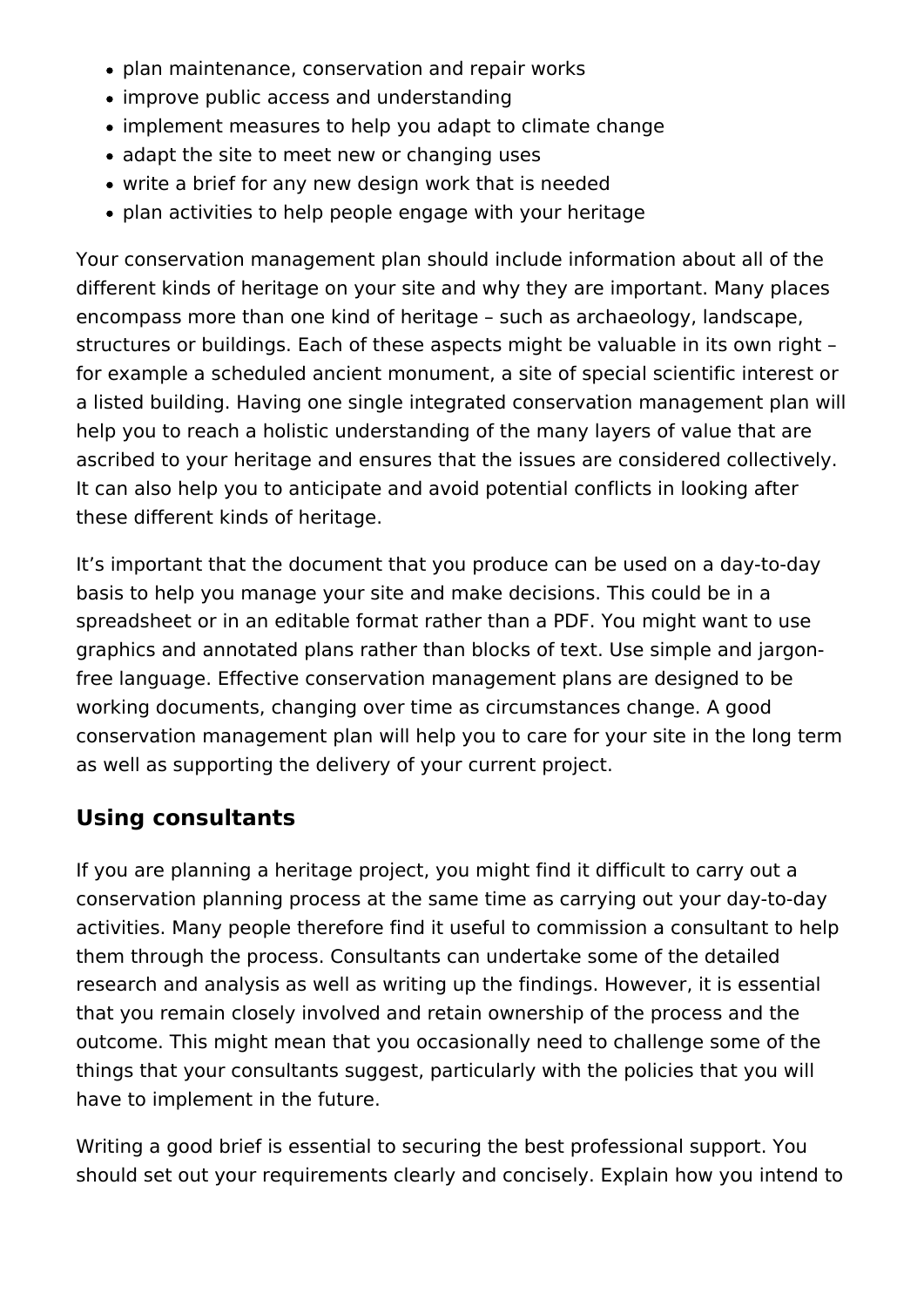use the information in your conservation plan in the future and how you would like to the information to be presented. You should make sure your consultants have sufficient resources (time and budget).

If you have a complicated site with lots of different types of heritage you may need to commission more than one professional to ensure that you have access to specialist knowledge on specific topics. You might want to approach a number of consultants so that you can compare their responses to your brief. It is important that you ask the potential consultants to give you a method statement setting out how they will go about the work as well as giving clear information about costs. You should also ask to see examples of other conservation management plans that they have written. You may want to interview potential consultants to experience how well they listen and communicate so that you can decide whether you can work closely and productively together.

# **Gathering information**

## **Making use of existing resources**

If you already have a conservation management plan, land management plan, green space management plan, or another similar document that sets out why your heritage is important and how you will look after it, then you may not need to prepare a new conservation management plan for your current project. However, if your existing plan was prepared some time ago, you might find it helpful to review and update the document as it is likely that there will be new risks and opportunities to consider. If you already have surveys, drawings and reports that contain useful information about the history and condition of your heritage then you should share this information with your consultants at the start of the conservation planning process.

## **New research**

As part of the conservation planning process you or your consultant are likely to need to carry out additional research, especially if you are planning a project that includes capital works. The following surveys or investigations might be required:

- measured drawings of the landscape or buildings or some form of digital survey
- archaeological surveys or analysis of the building or landscape
- a detailed condition survey of the building, landscape or monument;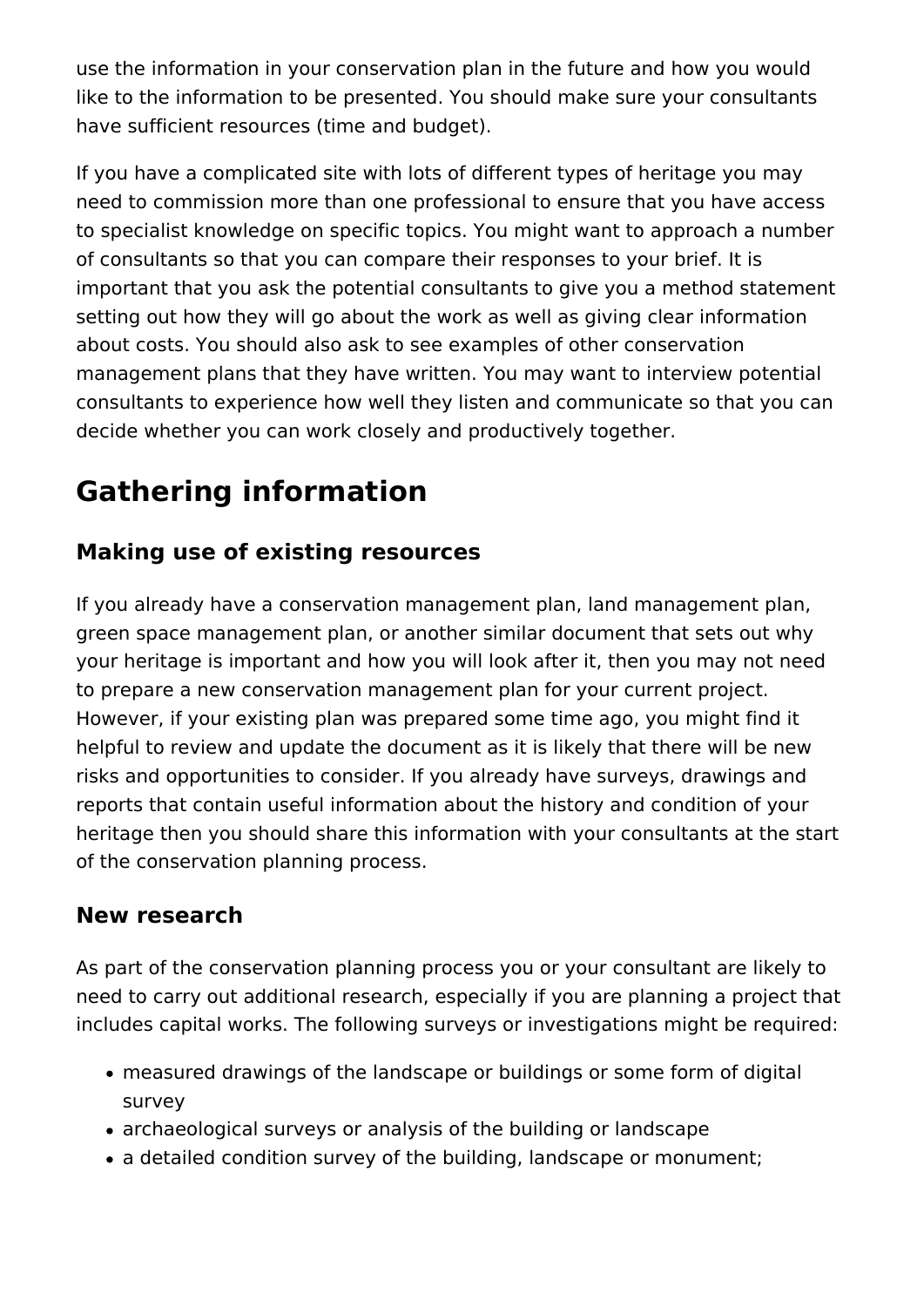- historical research
- habitat or species surveys and monitoring e.g. bats, birds and newt.
- materials analysis such as architectural paint research, tree-ring dating (dendrochronology), mortar or stone analysis
- geophysical investigation
- an assessment of the building's environmental performance

## **Engaging with the people who use or visit your site**

As part of your research it's vital to engage with the people who use or visit your site. Include activities that allow you to capture their knowledge and insights such as workshops, focus groups, surveys and interviews. You should also try to talk to a wide range of people including your staff, volunteers, stakeholders, and visitors as well as experts in your heritage field. You could think about how to engage your local community in your research and consider collecting people's memories of the heritage.

# **The conservation planning process – step by step**

Although every heritage site is different, this section outlines the essential steps that every conservation planning process should include. These steps correlate with the 'chapters' that will form the conservation management plan document.

## **Step 1 − Understanding your heritage**

Gather together all the available information including surveys and investigations, as well as historical sources, maps and plans. When you write your conservation management plan you can illustrate this section with your photographs and copies of historical drawings etc. Any detailed supporting information, such as a site gazetteer, area character appraisal, inventory of a collection or other survey or audit reports, should be contained in appendices.

You should include the following information:

### **Describe the heritage**

Describe each of the different kinds of heritage on your site including buildings, archaeology, landscapes and industrial heritage. If there is existing oral history material or other intangible heritage, such as traditions or customs and dialects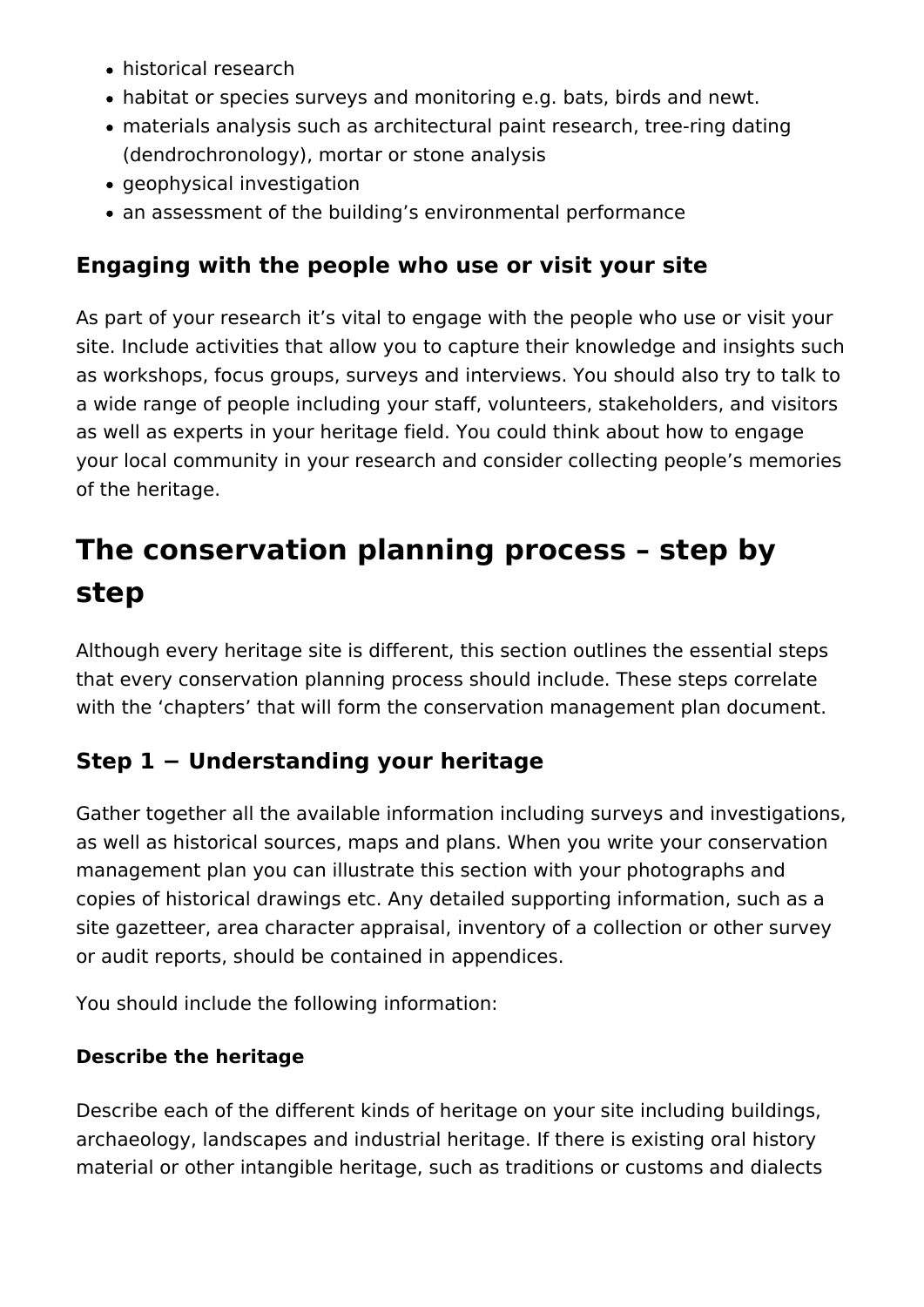related to your site, you should also describe these.

#### **Local context**

Explain where your heritage is and what is nearby. For example, if your heritage is a building, describe the surrounding environment. If it is a wildlife site, describe the surrounding area and landscape.

#### **History**

Explain how the object, site, building or landscape has developed through time. Use historical sources and maps and also archaeological evidence to illustrate the chronological development of your heritage. Make sure that you describe all of the history of the site from the very earliest times to the present day.

#### **Relate your heritage to the wider heritage context**

Describe the wider context of your heritage. This means explaining how it relates to other sites of a similar type or date. For example, if it is a building, how does it compare to similar buildings or for a wildlife site, are there other comparable sites?

#### **Describe how the heritage is looked after**

Explain how the site is managed today. Explain what polices you have in place for managing the heritage, what management standards you need to meet as a result of the site's protection or designation. Are there tenants or other people involved in the site? If so, who they are and what is their role?

More about understanding your heritage

## **Step 2 – Summarising the heritage value of the object or place**

This is where you set out **what is important about the heritage, why and to whom it is important**. You should cover the heritage as a whole, but also identify the specific values of individual parts in more detail, preferably in a gazetteer. It can be useful to distinguish things that are crucial and cannot be lost or compromised, and those of lesser value. If there are things that appear to have little value or detract from the value of the heritage you should explain why they are not valued – it is easy to dismiss as unimportant something that later proves to be worth keeping.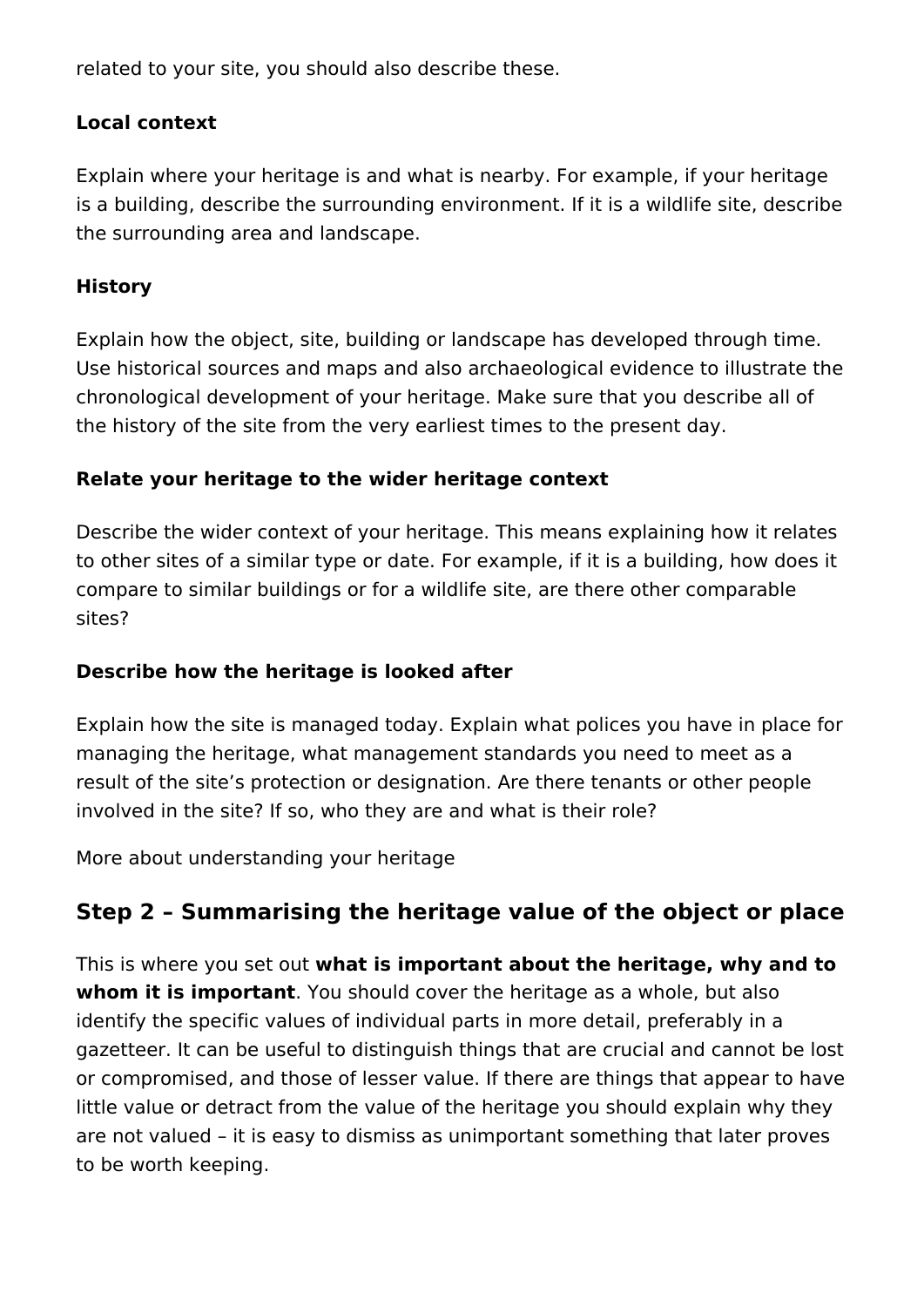## **Step 3 – Investigating the risks and opportunities**

This step should help you to **consider and explain the ways in which the heritage might be vulnerable and any potential threats to its long-term survival**. Understanding these issues will help you to create policies you need to put in place to tackle them. Some of the issues may relate to your own organisation – for example you may lack the skills needed to manage your heritage. The following list gives some examples, but make sure you think about the issues that are specific to your situation and try to find information that allows you to measure the scale or nature of the risks:

- climate change might lead to an increased risk or flooding, more extreme temperatures, more frequent severe weather events and to species migration
- construction or landscaping works might put wildlife or archaeology at risk
- enhanced security measures could make the heritage less accessible to the public
- buildings or monuments might be more vulnerable to erosion, heritage crime or vandalism as a result of increased access
- implementing measures to reduce energy use might put the fabric of a historic building at risk or have a negative impact on its character or appearance
- creating new buildings on the site might have a negative impact on its character or appearance
- the deterioration of the fabric might result in safety risks to visitors as well the loss of heritage value
- competing priorities such as conservation and commercial pressures might generate tensions in terms of how the site is managed

This section of your plan should also include a **summary of the opportunities for protecting or better revealing the value of your heritage**, such as conserving historic buildings or landscapes, increasing access or providing better visitor facilities. Try to identify any opportunities for improving the condition of the site and how it is managed. Think about how to increase the benefits it provides for people and society.

## **Step 4 – Writing your management policies**

You might find that your organisation needs to change, develop new expertise, manage the heritage differently or work more closely with others to look after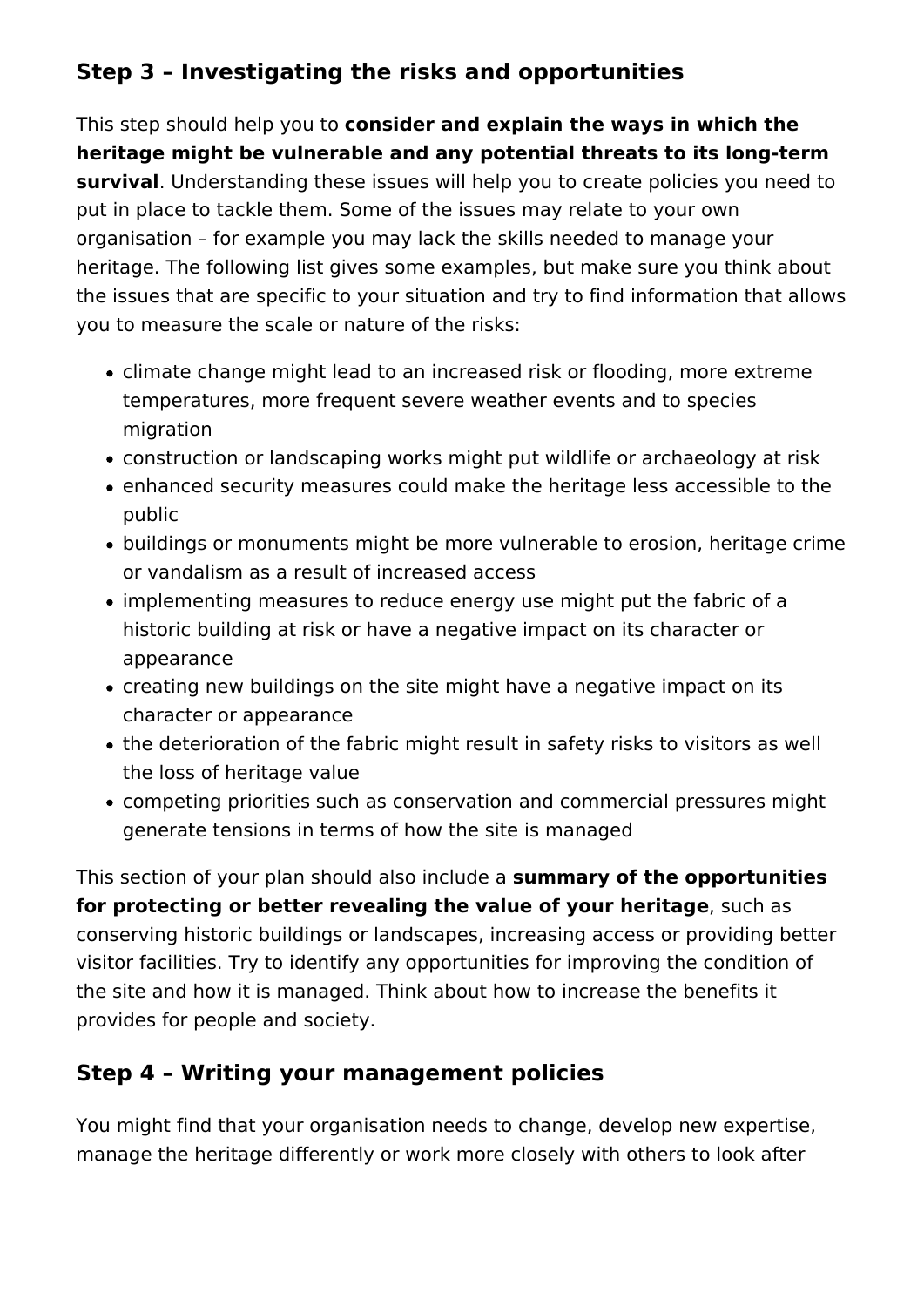your object, building or site. In this section you should set out the **guiding principles that you will use to look after your heritage**. These principles should be informed by the previous sections of the conservation management plan. There should be a clear link between your summary of the heritage value, the risks and opportunities, and your policies.

**Your policies should be written as a series of aims and objectives** , and should be specific to your heritage. The policies also need to be consistent with any local, regional, national or international policies and regulations and should refer to any relevant conservation standards that you need to meet. Your policies will help to show that you are committed to caring for the heritage to the highest possible standards and should cover:

#### **Conservation, maintenance and repair**

How you will:

- ensure that the site is well managed and maintained
- set quidelines for the principles that should be applied to works of repair and conservation
- resolve any conflicts between different types of heritage
- meet conservation standards for each kind of heritage

### **Making changes – adaptation and new work**

How you will make sure that any new design or building work

- is based on a proper understanding of the value of your heritage
- does not damage your heritage unnecessarily
- follows an appropriate approach to restoration, reconstruction and the reinstatement of lost features
- is located in an appropriate place
- is of a suitable scale and does not impact on the setting of important features
- anticipates the potential impact of the works on the different kinds of heritage and includes actions to reduce the impact (e.g. archaeological excavation)
- is designed by professionals with the necessary skills (e.g. accreditation)
- is carried out by people with appropriate skills using suitable materials

### **Improving access**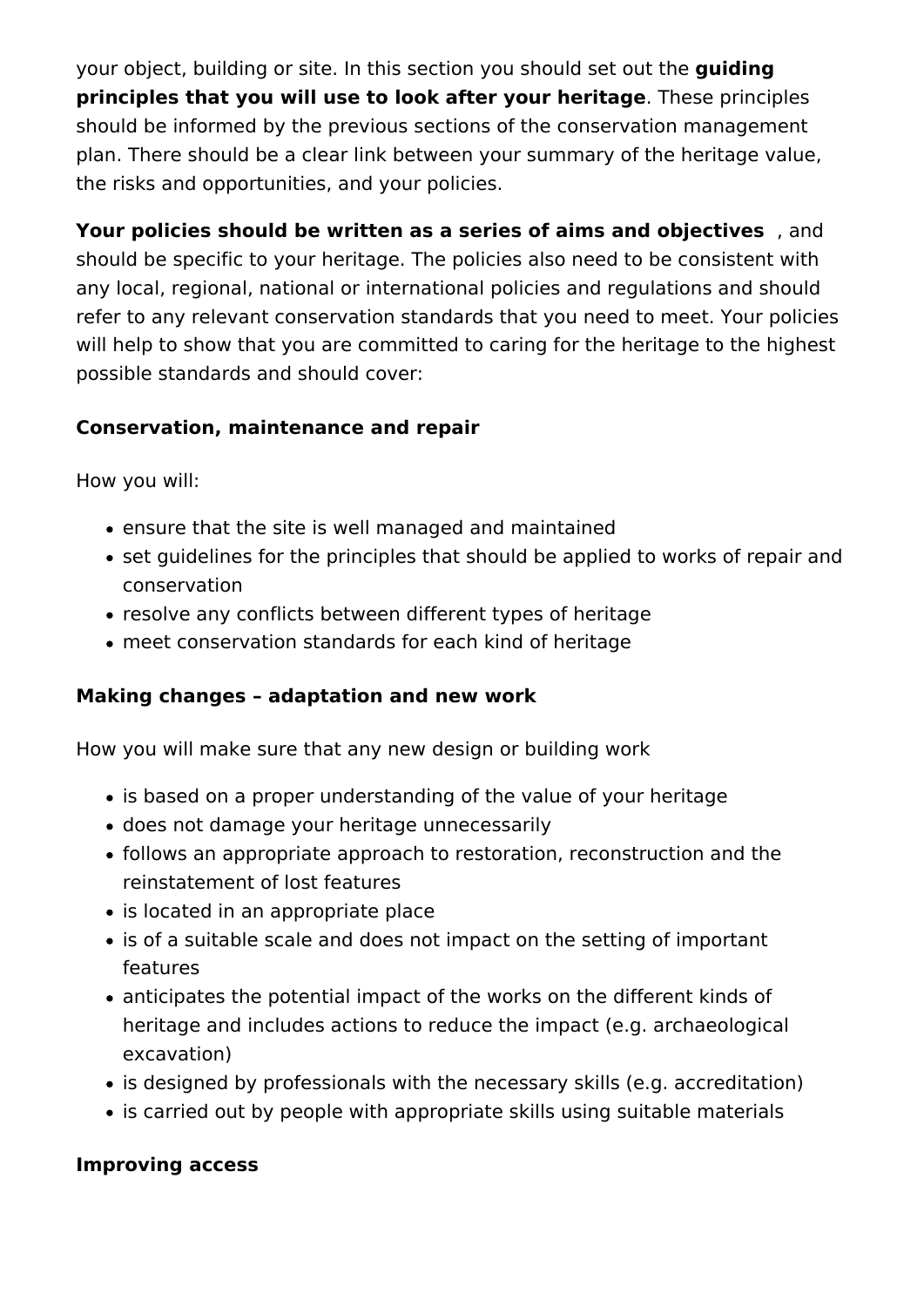Your organisation should have an access policy which should help you to set out how you will:

- improve access without damaging the heritage e.g. by providing wheelchair access to as many areas as possible, and improving lighting or colour contrasts for people with reduced visual ability
- ensure that access improvements are appropriate to the site in terms of the choice of materials, scale and location
- provide alternative solutions, where physical access is not possible, such as using digital technology

#### **Climate change and the environment**

You should set out how you will tackle the environmental risks identified in step three, including how you will deal with changing climate conditions, such as increases in heavy rainfall and the potential for flooding. Explain how you will reduce negative impacts on the environment through the way you manage your heritage; for example how you will:

- reduce your energy use
- minimise waste and recycle more
- encourage visitors to use public transport

### **Managing information about your heritage**

You should have clear policies that set out how you manage the information you hold about your site and how you use this information to inform the decisions that you make. Set out how you will:

- store your information, update it and make sure it is accessible in the future e.g. depositing it with external archives such as the Historic Environment Record
- ensure that volunteers, staff and contractors have access to relevant information about the heritage so that they can perform their tasks appropriately. This might include making sure that they have access to important information contained in other documents such as your Health and Safety Plan
- use the information to resolve conflicts between competing priorities and make decisions
- inform the public about your heritage and how you are looking after it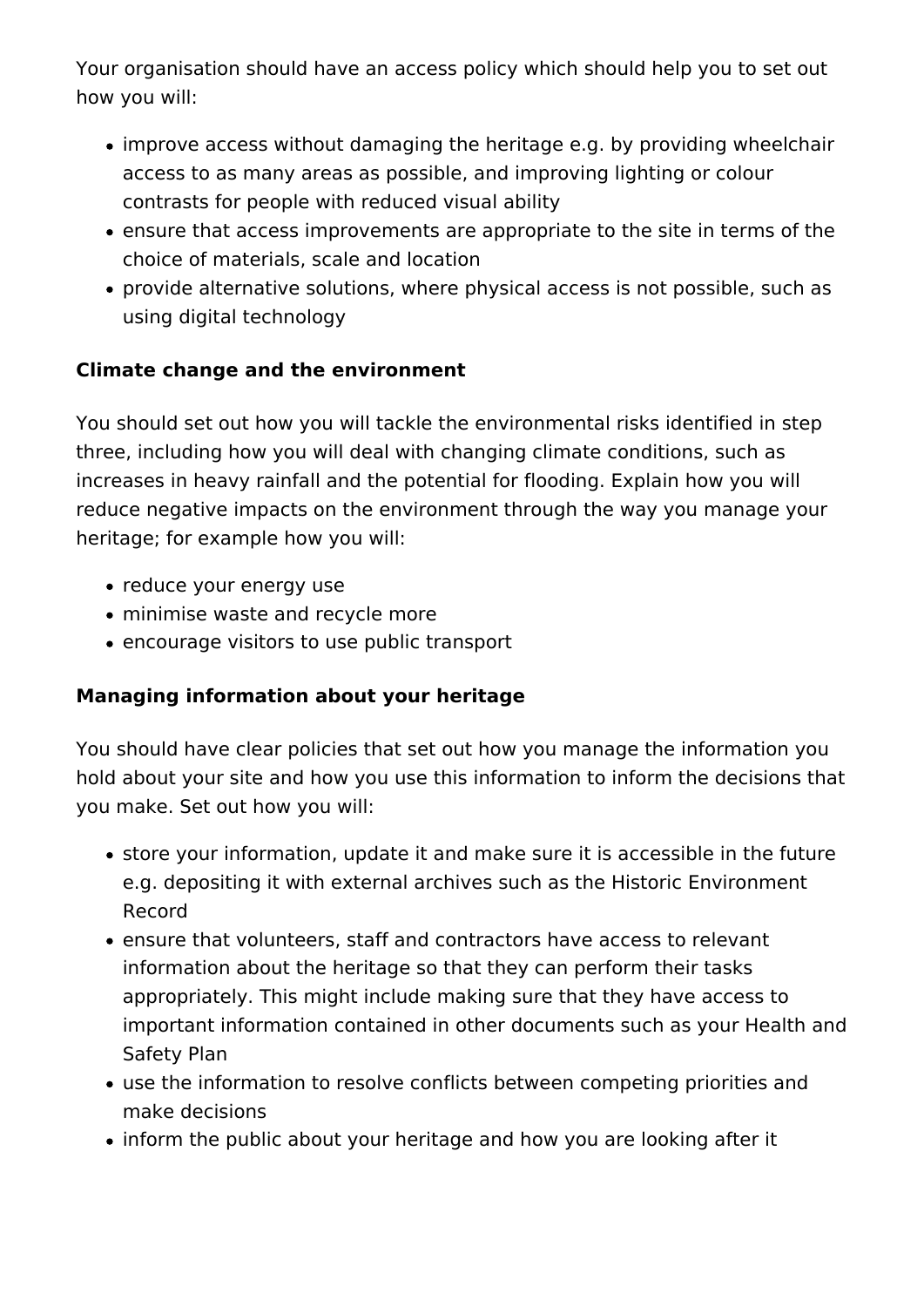## **Writing your conservation management plan**

### **Structure of the conservation management plan**

#### **Executive summary**

This section should be a very brief summary of the main points in the conservation management plan. This should include a short statement setting out the value of the heritage and why people care about it, along with the key policies for its conservation. You should also set down the reasons for producing a conservation management plan at this time – was it motivated simply by an aspiration to understand and to manage the heritage better or because a need to make changes had already been identified? If you have already started a capital project you should record where you are in this project. It is also helpful to include a table that states the publication date and the date when it will be reviewed, as this helps to remind everyone that the plan is a working document.

#### **Introduction**

Your introduction should include:

- names of the people who commissioned the conservation management plan and all the authors and contributors
- an overview of who participated and who was consulted
- an outline of the scope of the plan and how and when will be reviewed
- a list of any other relevant documents and management tools such as activity plans, business plans, maintenance plans, access policies or the disaster planning manual
- a record of any gaps in the information, including any limitations

#### **Summary of the heritage** (see step 1)

#### **Assessment of the value of the heritage** (see step 2)

**Risks and opportunities** (see step 3)

**Policies** (see step 4)

#### **Bibliography**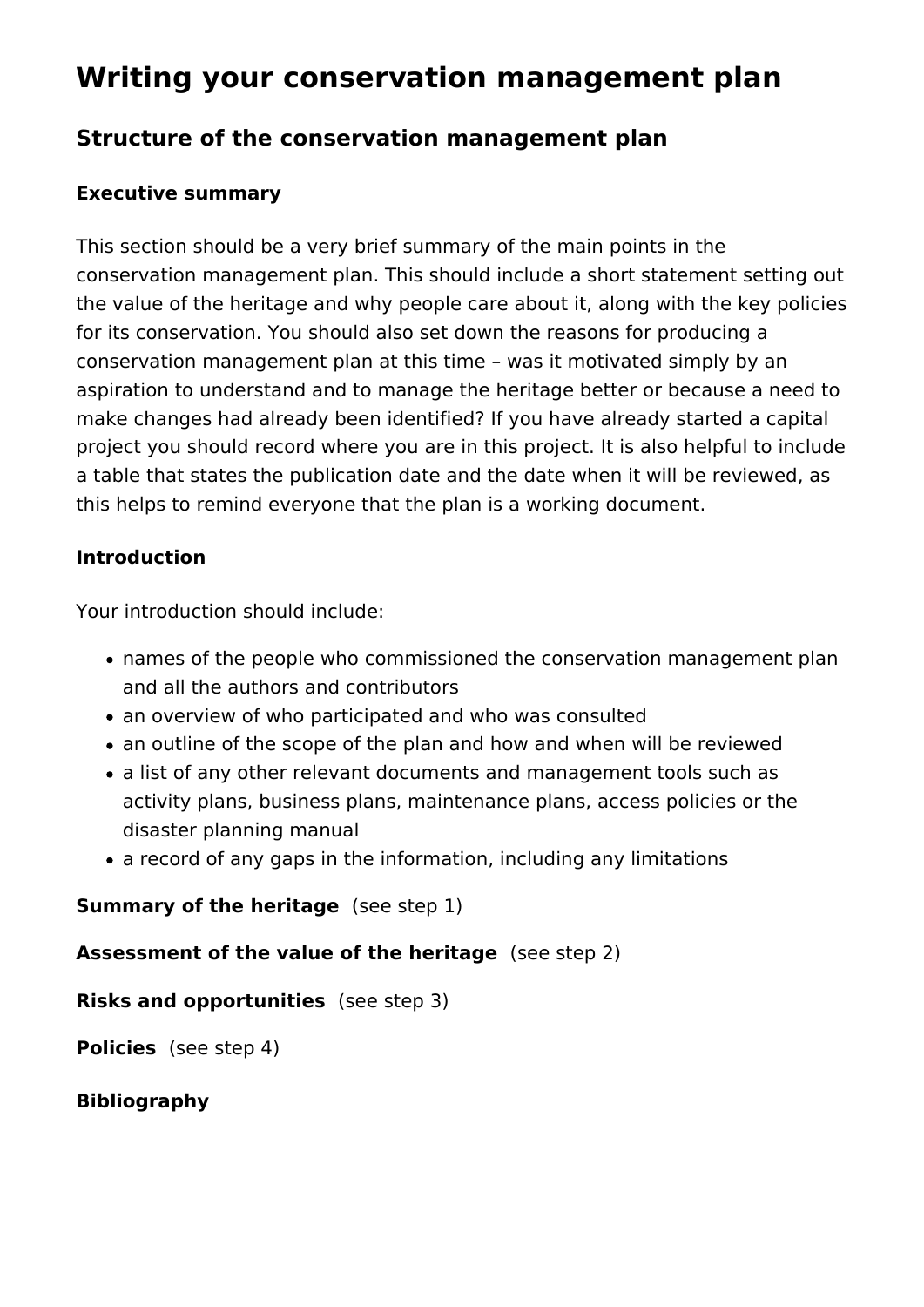This section should list all the other materials you have consulted as you worked through the conservation planning process and where these documents can be found. Including this information will allow people to access more detail if they want to without making the conservation plan itself overly long or unwieldy. The bibliography might include:

- wildlife or habitat surveys
- previous condition surveys
- any other existing site investigation such as archaeological excavations
- any scientific studies or experimental data relating to conservation techniques or materials
- any maps, plans or other drawings of the heritage
- any other historical research

## **Appendices**

The appendices should contain any information that is vital to the management of the object, building or site but that is too detailed to put in the main section of the conservation management plan. An example would be a gazetteer, which is a detailed list of all of the heritage items on the site containing information about each item and why it is important.

If you have carried out other new work as part of the conservation planning process – such as preparing a condition survey, commissioning further investigations or audits of your site, collection or building – include these reports in the appendices or a reference to where the material can be found.

## **Publication of your plan**

Once the conservation management plan is complete you should think about publishing the document and sharing your findings with others. This is especially important for objects, buildings and sites of national, or even international, interest. As a minimum you should make copies of the conservation management plan for all of the people involved in your project. You should also keep at least one paper copy in a secure place on your site and deposit a copy in your local Historic Environment Record, and also in your local studies library or record office. Ideally, you should publish your conservation management plan on your website too, though you may wish to remove any sensitive details or information that might pose a security risk.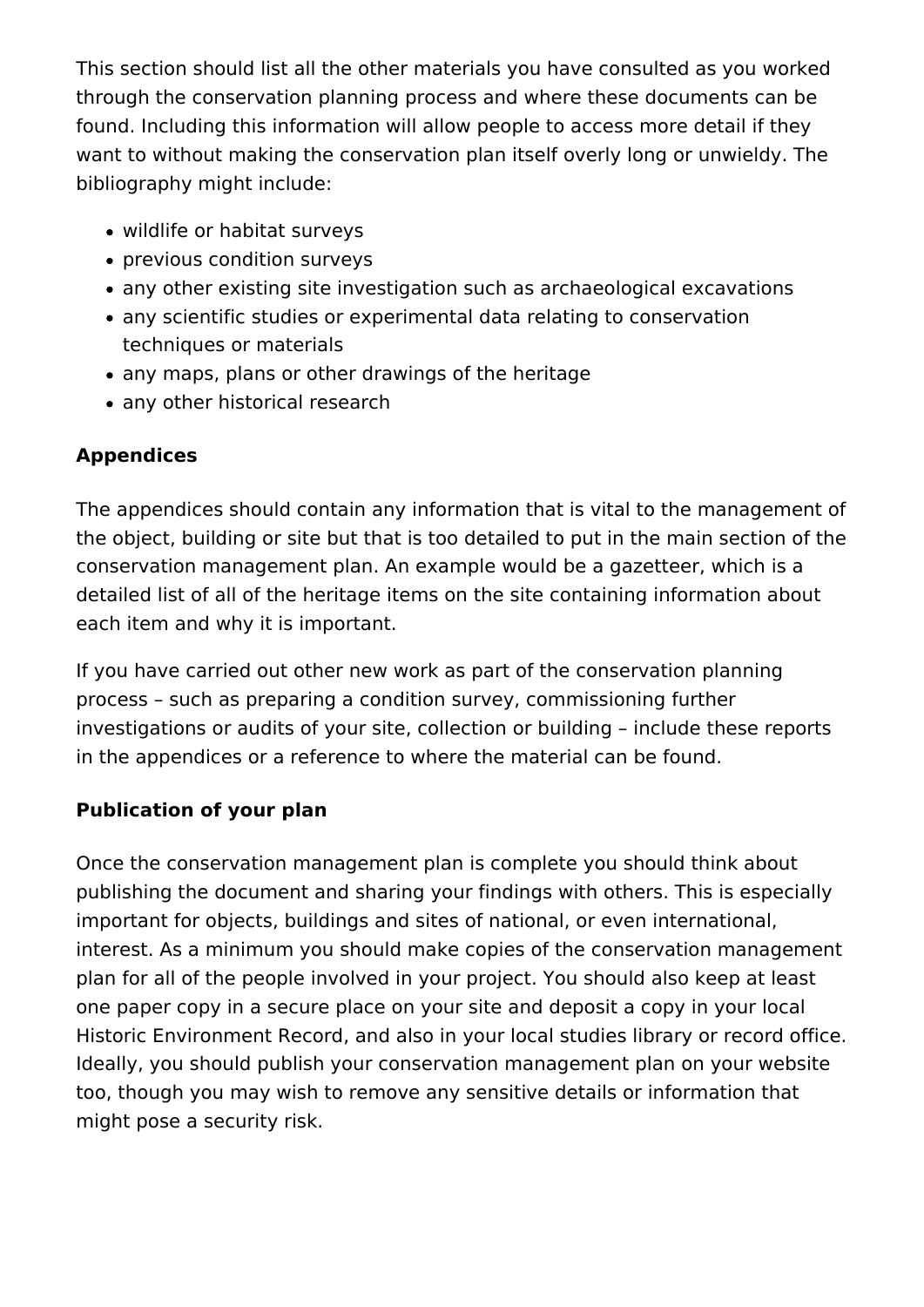Remember that you will also need to maintain an up-to-date working copy where you record any changes that you make between the publication of the conservation management plan and its next formal review (usually after four to five years).

## **Tips for successful conservation planning**

## **Do it for the right reasons**

Use the process positively to create a valuable management tool. If you just produce the conservation management plan because you think decision-makers or funders want you to, the process will be of limited benefit.

## **Get specialist help**

You and your team are responsible for looking after your heritage but you may need a specialist to help you work through the conservation planning process. Getting the right advice can save you time and money in the long term, but if you do ask consultants to help you then it is essential that they work closely with you. The role of the consultant is to help you understand your heritage and then to help you clarify and articulate your ideas about how you will manage your heritage but you still need to retain control and ownership of the process. Make sure that you continue to engage with them and involve them in workshops and discussions as your project progresses; they may need to update sections of the plan as circumstances change.

## **Manage it well**

Make sure that the conservation management plan you prepare or commission helps you care for the assets effectively by taking an active role in managing the conservation planning process. Manage the process from the first discussion of the idea through to the commissioning process in a way that makes sure that people use the conservation management plan once it is complete. Use the conservation management plan to mediate between different ideas about heritage. For example, biodiversity specialists and buildings specialists might have different ideas about how to look after your site. The information in the conservation management plan will help you to discuss and achieve consensus about where compromises have to be made.

## **Involve people**